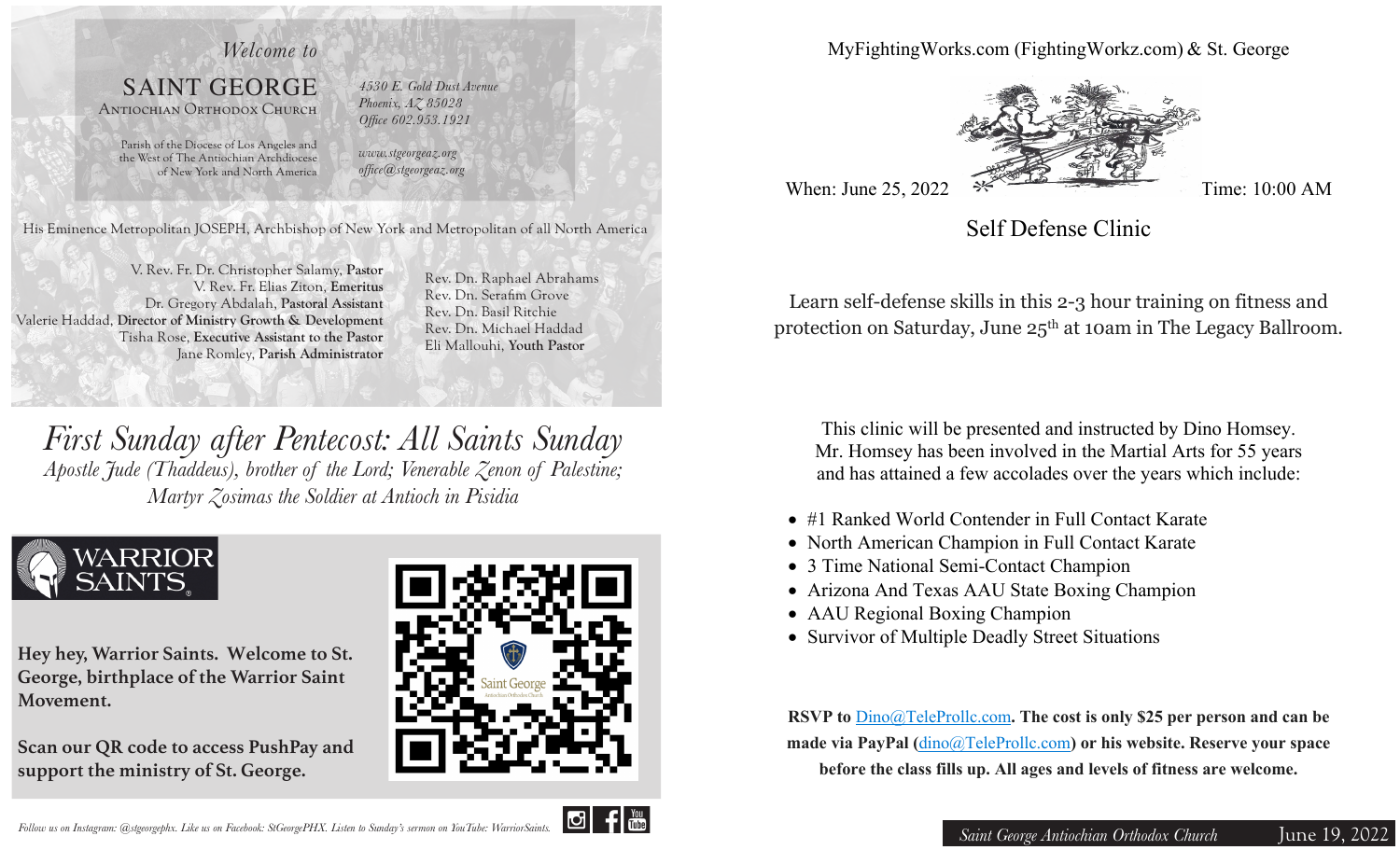## *Tone 8* **EOTHINON 1**

*Happy Father's Day to all of our St. George Warrior Saint Fathers, Grandfathers and Godfathers!*

*You are celebrated today!*

*Love, Fr. Chris Salamy*

# *Many* **THANKS**

*Faris Sayegh & family sponsor Coffee Hour in loving memory of Laila Innabi and Fada Sayegh. May their memory be eternal.* 

## *Bookstore by Appointment During the Summer*

*The St. George Church Bookstore will be open and available by appointment only through Sunday, July 31. For books, crosses, icons, cards or anything else you need, contact Peter and Nora Samore at StGeorgeAZ.bookstore@gmail.com. Thanks for your support!*

## **RESURRECTIONAL APOLYTIKION (TONE 8)**

From the heights Thou didst descend, O compassionate One, and Thou didst submit to the three-day burial, that Thou might deliver us from passion; Thou art our life and our Resurrection, O Lord, glory to Thee.

## **APOLYTIKION OF ALL SAINTS (TONE 4)**

Adorned in the blood of Thy Martyrs throughout all the world as in purple and fine linen, Thy Church, through them, doth cry unto Thee, O Christ God: Send down Thy compassions upon Thy people; grant peace to Thy commonwealth, and great mercy to our souls.

## **APOLYTIKION OF ST. GEORGE (TONE 4)**

As deliverer of captives and defender of the poor, healer of the infirm, champion of kings, victorious Great Martyr George intercede with Christ our God for our souls' salvation.

## **KONTAKION OF ALL SAINTS (TONE 8)**

As first-fruits of our nature to the Planter of created things, the world presenteth the God-bearing martyred Saints in offering unto Thee, O Lord. Through their earnest entreaties, keep Thy Church in deep peace and divine tranquility, through the pure Theotokos, O Thou Who art greatly merciful.

To include an oblation or announcement in the bulletin, submit text to Tisha at office@stgeorgeaz.org before noon on Tuesdays. All oblations received in the office after the deadline will be included in the following Sunday's bulletin. Church office hours are Monday - Friday, 9am - 1pm.

*Saint George Antiochian Orthodox Church* June 19, 2022